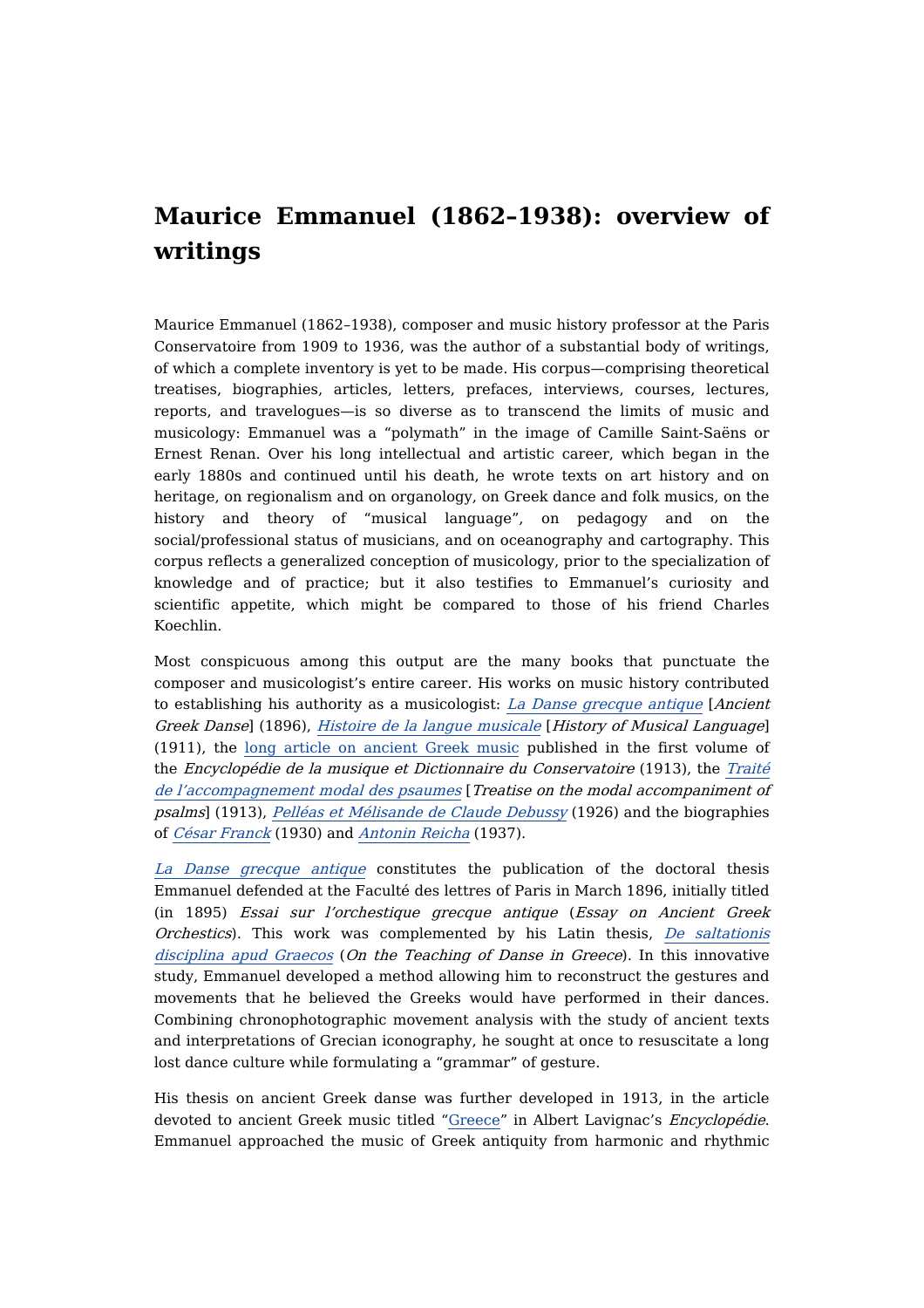perspectives, using the research of François-Auguste Gevaert, of Louis-Albert Bourgault-Ducoudray, and of philologist Louis Havet, adding documents of musical iconography found on vases and coins. The analyses he developed in this article, which was written between 1906 and 1911, were taken up in his *Histoire de la* langue musicale (1911), a study modeled chiefly on works of historical [linguistics.](https://dicteco.huma-num.fr/fr/book/39887) Here, Emmanuel—taking inspiration from the theories of Vincent d'Indy, Hugo Riemann, and François-Auguste Gevaert—presents music's harmonic, rhythmic, and formal evolution from ancient Greece through the early twentieth century. The ideas set out in this book reappear in Emmanuel's courses at the Paris Conservatoire—for which his fully written notes from the early 1930s (held in the composer's private archives) preserve a reliable trace—as well as in his inaugural lecture as music history professor at the Paris [Conservatoire,](https://dicteco.huma-num.fr/fr/article/40018) published in January 1910 in the Revue de la S.I.M.

Guided by his desire to interpret the music of the past from the dual perspective of critical history and sonic restitution, Emmanuel pursued an analysis of the phenomenon of modality in the medieval era in his Traité de [l'accompagnement](https://dicteco.huma-num.fr/fr/book/39918) modal des psaumes (1913). As the fruit of his experience as choirmaster at the basilica of Sainte-Clotilde in Paris from 1904 to 1907, this treatise may also be situated in the lineage of Gevaert's  $M\acute{e}$ lopée antique dans le chant de l'Église latine (1895). Its originality resides in Emmanuel's attempt to reconcile the injunctions of the Motu proprio of 1903 with Gevaert's historical analyses in order to propose a method for the accompaniment of liturgical chant. The result is a novel synthesis through which Emmanuel demonstrates how psalms must be parsimoniously accompanied following a modal theory exposed in the earlier chapters; and how, in the liturgical setting, the role of the organ must be limited to supporting the voices.

Emmanuel's treatises are intimately related to his practice as a composer and interpreter. Following in the footsteps of his predecessor, Louis-Albert Bourgault-Ducoudray, he wished to address musicians first and foremost, in order to offer them new resources. To this end, he developed a theory of "polymodie" and of rhythmics, which he exposed in his subsequent courses and articles—including, for example, his [introduction](https://dicteco.huma-num.fr/fr/workchapter/40125) to Trente Chansons [bourguignonnes](https://dicteco.huma-num.fr/fr/workchapter/40125) du pays de Beaune [Thirty [Burgundian](https://dicteco.huma-num.fr/fr/article/40031) Songs from the Beaune Region] (1917), "Le Corps de l'Harmonie d'après Aristote" ["The Harmonic Body according to Aristotle"] (1919), "[Polymodie](https://dicteco.huma-num.fr/fr/article/40161)" (1928), or "Le [Tyran](https://dicteco.huma-num.fr/fr/article/40069) Ut" ["The Tyrant of 'C'"] (1930). Drawing the Western "art" tradition into contact with external sources (French folk musics, the music of antiquity, non-European musics), Emmanuel brought theoretical and historical data to bear in view of musical composition. His major idea—founded on a liberal doctrine pitted at once against revolutionary tendencies and against conservatism—was to spotlight the plurality of modes and rhythms constitutive of musical phenomena in opposition to the tonal and metrical uniformization especially widespread in French institutions of instruction.

Over the course of his output, which was widely read and known among his contemporaries and students, Emmanuel built an interpretive framework that can be found in his books on Claude [Debussy](https://dicteco.huma-num.fr/fr/book/39903), César [Frank,](https://dicteco.huma-num.fr/fr/book/39908) and [Antonin](https://dicteco.huma-num.fr/fr/book/39913) Reicha. Pelléas et Mélisande de Claude Debussy was the first in-depth study of [Debussy's](https://dicteco.huma-num.fr/fr/book/39903) lyric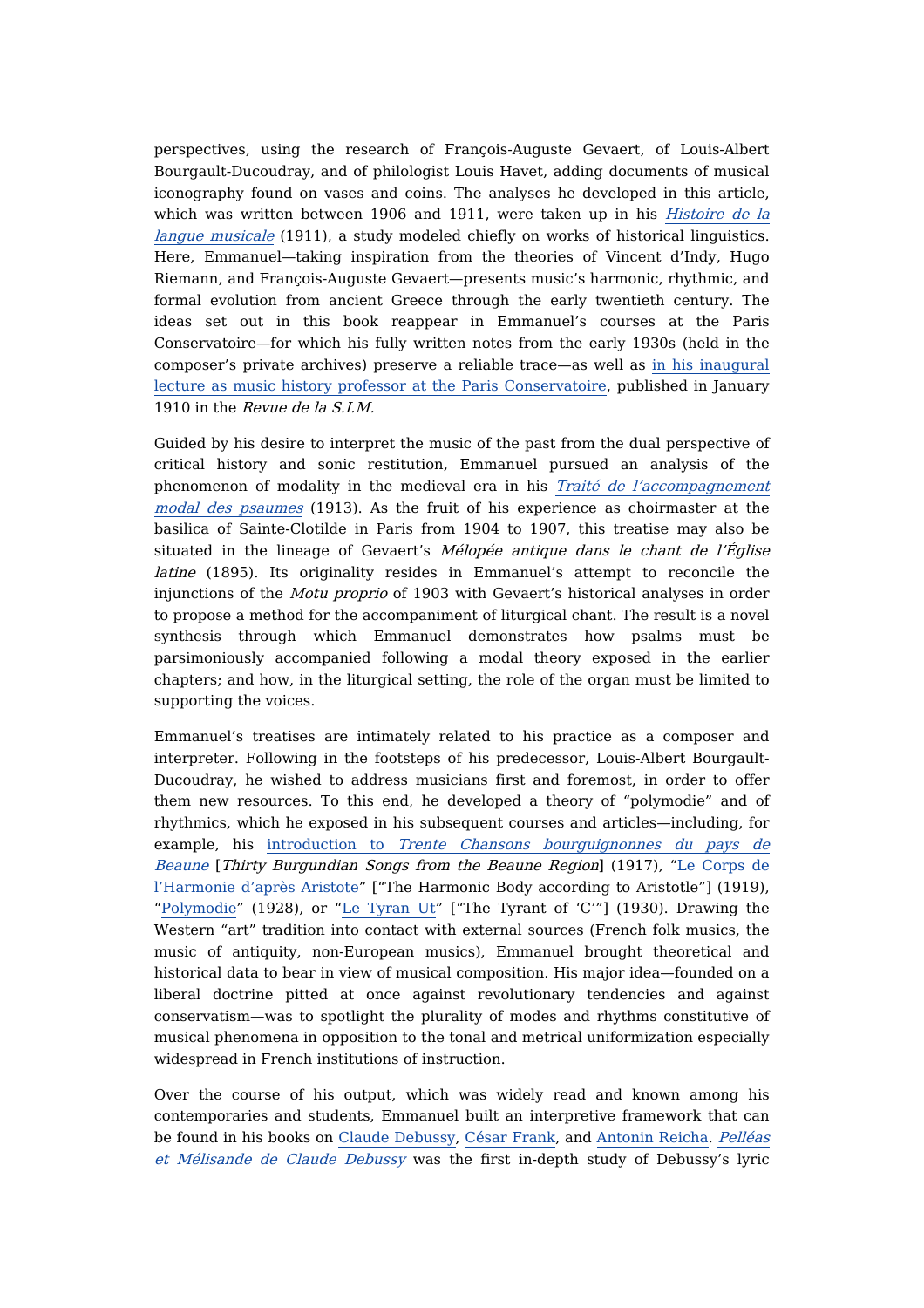drama. In it, Emmanuel presented a musical and literary analysis of the score, act by act, while also evoking memories of Léo Delibes's composition class and of the young Debussy, the genesis of the work, the conditions of its creation, and the characteristics of Debussy's style. Working at the same time on *[César](https://dicteco.huma-num.fr/fr/book/39908) Frank*, Emmanuel sketched a genealogy of the contemporary French school, which he further clarified in [Antonin](https://dicteco.huma-num.fr/fr/book/39913) Reicha. The two books blend biographical narrative and analysis of the works; but Emmanuel also inserted his own considerations, in particular regarding modes and regarding the "continuity of musical language".

Beyond his theoretical and historical writings, Emmanuel devoted some of his activity to writing articles of music criticism, most often in the form of essays on a given aesthetic or theoretical problem: the question of realism in Louise by Gustave Charpentier (1900); the relationship between lyricism and pure music in  $L'Ouragan$  by Zola and [Bruneau](https://dicteco.huma-num.fr/fr/article/40001) (1901); the question of musical pedagogy in "Le Chant à l'école" (1910); [regionalism](https://dicteco.huma-num.fr/fr/article/40100) in Le [Mas](https://dicteco.huma-num.fr/fr/article/40057) by [Canteloube](https://dicteco.huma-num.fr/fr/article/40057) (1929); and so forth.

Meanwhile, enjoying an institutionally privileged position through his university credentials and his chair at the Paris Conservatoire, Emmanuel was often consulted, especially on matters of music education. A significant number of his writings touch upon these questions: his articles on the education system in Austria and Germany, published in La Revue de Paris in [1898](https://dicteco.huma-num.fr/fr/article/39983) and [1900,](https://dicteco.huma-num.fr/fr/article/39989) mark the beginning of his reflection and activism for the institutionalization of musicology and for educational reform in France at every level from primary school through university and to the Conservatoire. His article on [singing](https://dicteco.huma-num.fr/fr/article/40100) in schools (1910); his open letter to Jaques-Dalcroze published in 1924 in Le Rythme: Nouvelles de l'Institut [Jaques-Dalcroze](https://dicteco.huma-num.fr/fr/article/40046); his texts denouncing abstract solfège ("De Quelques [Traditions](https://dicteco.huma-num.fr/fr/article/40063)", Le Courrier musical, 1929) or praising ["non-professional"](https://dicteco.huma-num.fr/fr/article/40078) music education; and his final articles, published in 1938, in which Emmanuel called for the establishment of a Faculté des Arts at the University of Paris, and recalled the necessity of professional craft ["métier"] in composers' training—all of these attest to his constant investment in defending French musicology, in the transmission of knowledge, and in the development of music-making at all levels of French society.

Having authored a few short [biographical](https://dicteco.huma-num.fr/fr/article/40173) texts ("Mes [Avatars](https://dicteco.huma-num.fr/fr/article/40146)", 1924; "De la Maison paternelle", 1938), Emmanuel ultimately gave much of himself over to friendships: he maintained a relatively abundant correspondence, without being excessive. Part of this correspondence has been published (Lettres [choisies](https://dicteco.huma-num.fr/fr/anthology/40255?_cwmsgid=7eb38e2db39e43ee85765d90ab9b9343)). The corpus of his writings also includes a certain number of prefaces and notes on a very diverse range of publications, including the journal of the [archaeologist](https://dicteco.huma-num.fr/fr/article/40009) Charles Carpeaux (1908); the treatise of his friend, the canon René Moissenet ( $La$ Polyphonie sacrée, 1922); the Traité des signes et [agréments](https://dicteco.huma-num.fr/fr/book/40178) employés par les clavecinistes français du [XVII](https://dicteco.huma-num.fr/fr/workchapter/40154)e [siècle](https://dicteco.huma-num.fr/fr/workchapter/40154) [Treatise on the Signs and Ornaments used by French Keyboardists of the Seventeenth Century] by Paul Brunold (1925); or books by the [Burgundian](https://dicteco.huma-num.fr/fr/workchapter/40170) journalist René Bertrand (Coins de [Bourgogne](https://dicteco.huma-num.fr/fr/workchapter/40132), 1918; La Montagne de Beaune, 1933).

Maurice Emmanuel's writings have inspired a large number of artists and scholars since the early twentieth century, including Olivier Messiaen, Paul Valéry, Gaston Bachelard, Jacques Copeau, Charles Koechlin, Maurice Blondel, Jehan Alain, and